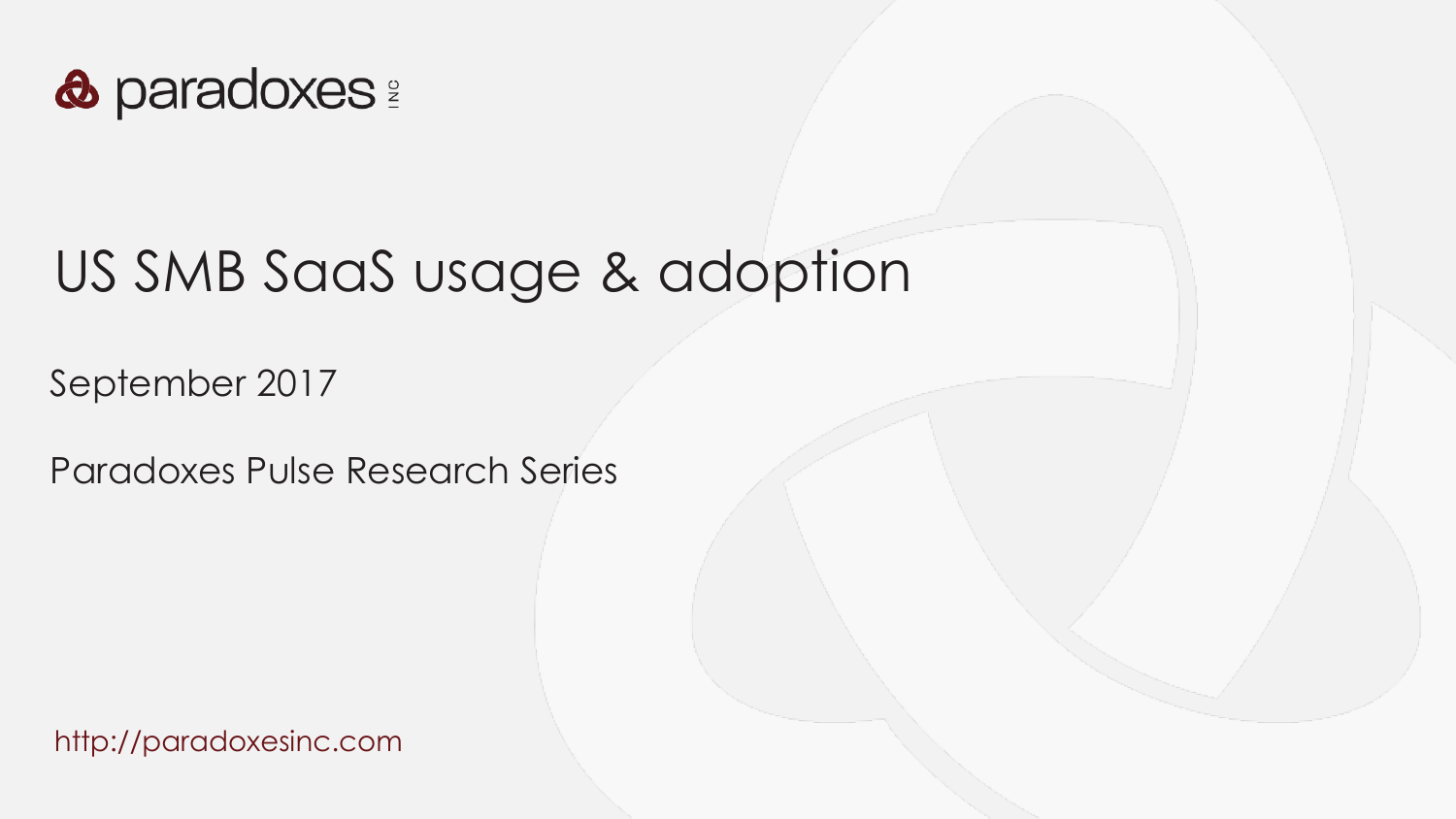### TOC

| Summary                  | っ  |
|--------------------------|----|
| Usage                    |    |
| Motivations & challenges |    |
| Study demographics       | 14 |
| About Paradoxes          |    |

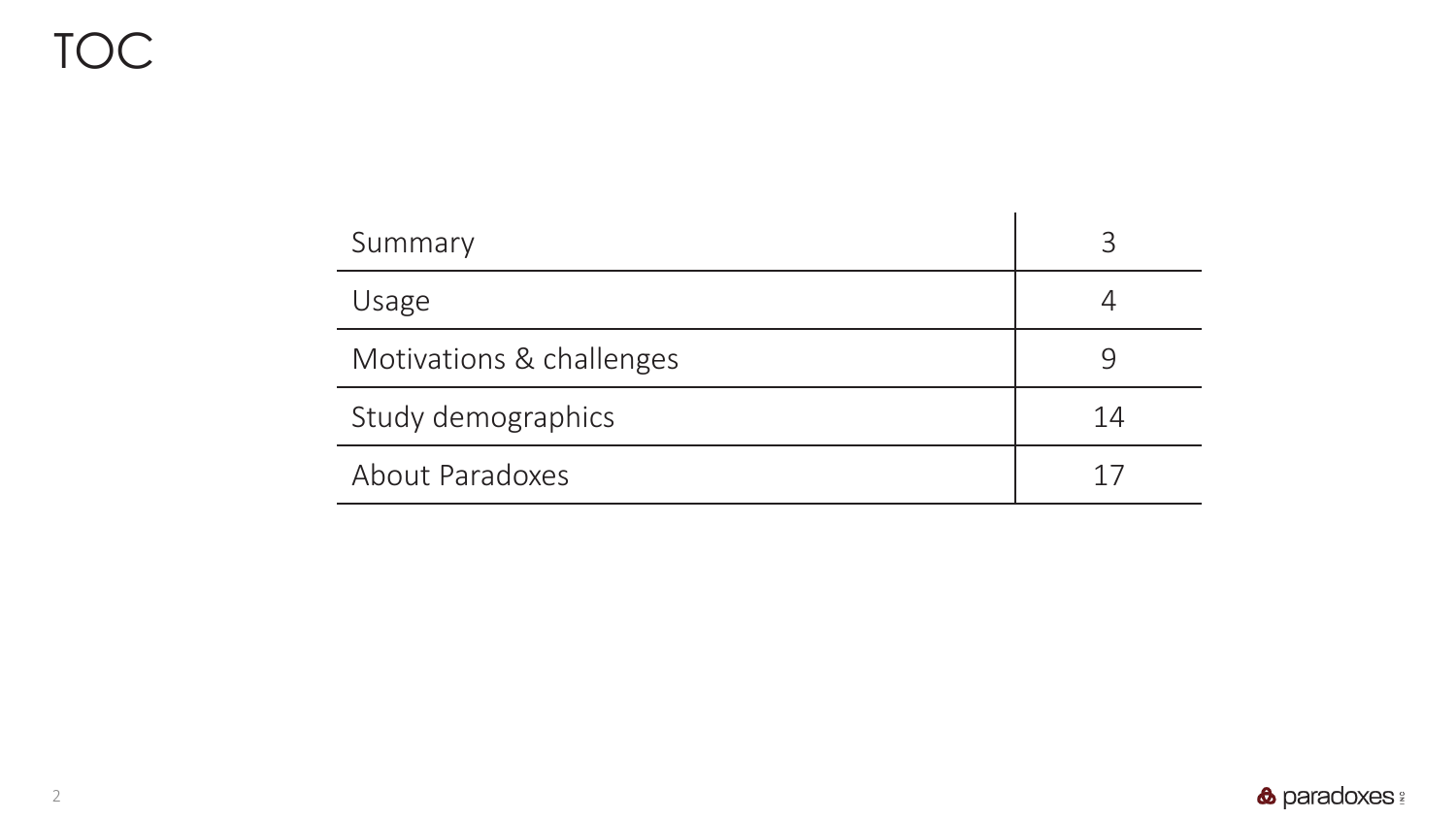

#### SMB SaaS Usage & Adoption Study **Key Findings**



#### What SaaS apps do SMBs use?

Email and accounting/finance are top categories.

#### 55% Email



#### What makes SMBs buy SaaS apps?

Increasing efficiency and productivity are top drivers to buy SaaS apps.

#### 42% Increased efficiency/productivity



#### How SMBs pay for software



#### What drives SaaS adoption?

Training drives adoption and they prefer in-person training.



#### Source: Paradoxes, Inc.

paradoxesinc.com info@paradoxesinc.com

(425) 827-7484

135 Lake Street South, Suite 1000 Kirkland, WA 98033

#### Obstacles to getting full value out of business software

They can't make your product a habit if they don't know how to use it.



団

#### Nearly one-third agree

without training, it's likely we will miss valuable features that would otherwise make us more effective at our job.

Download the full study at paradoxesinc.com/SaaSPulse



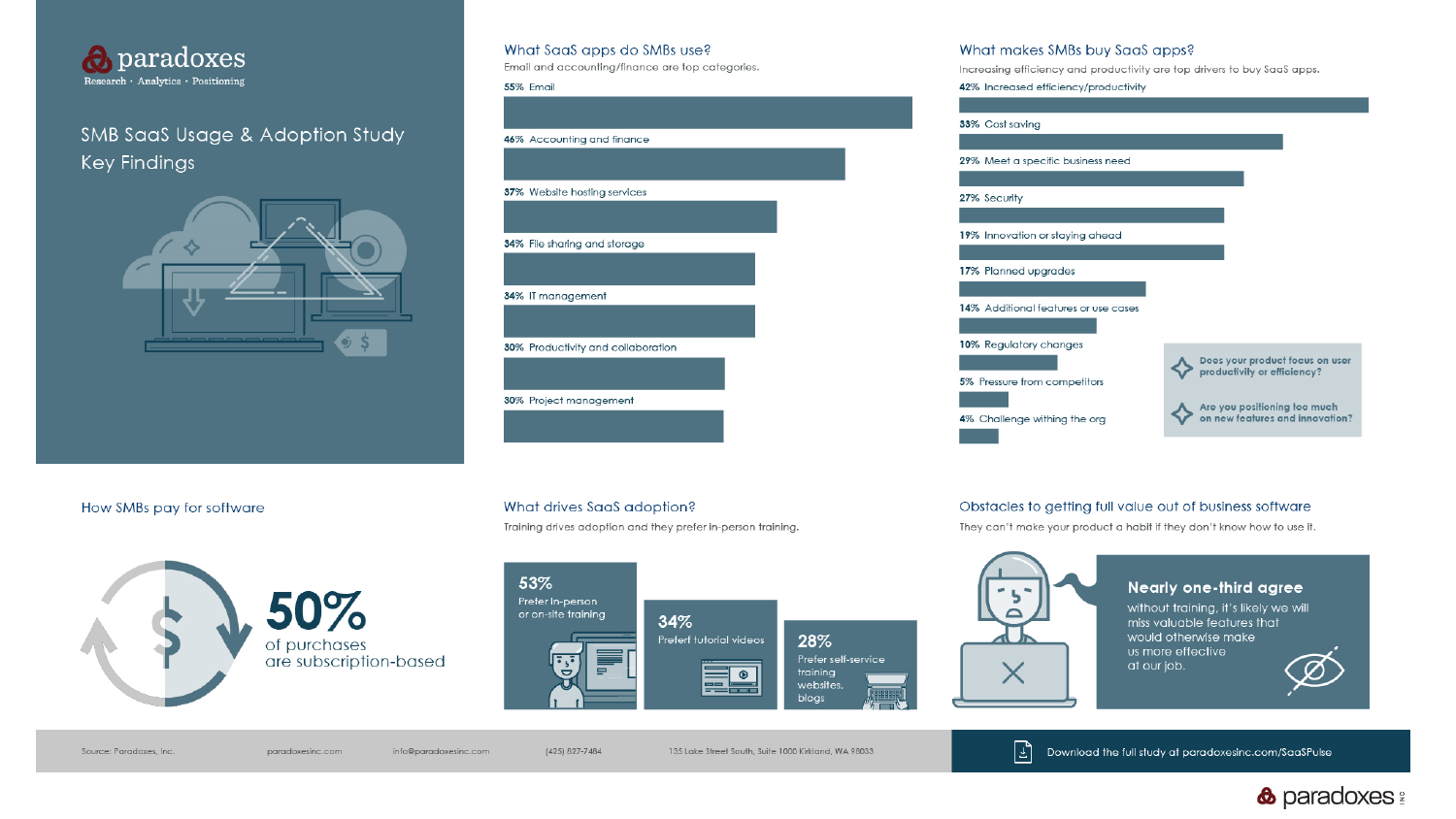

# SaaS & Cloud usage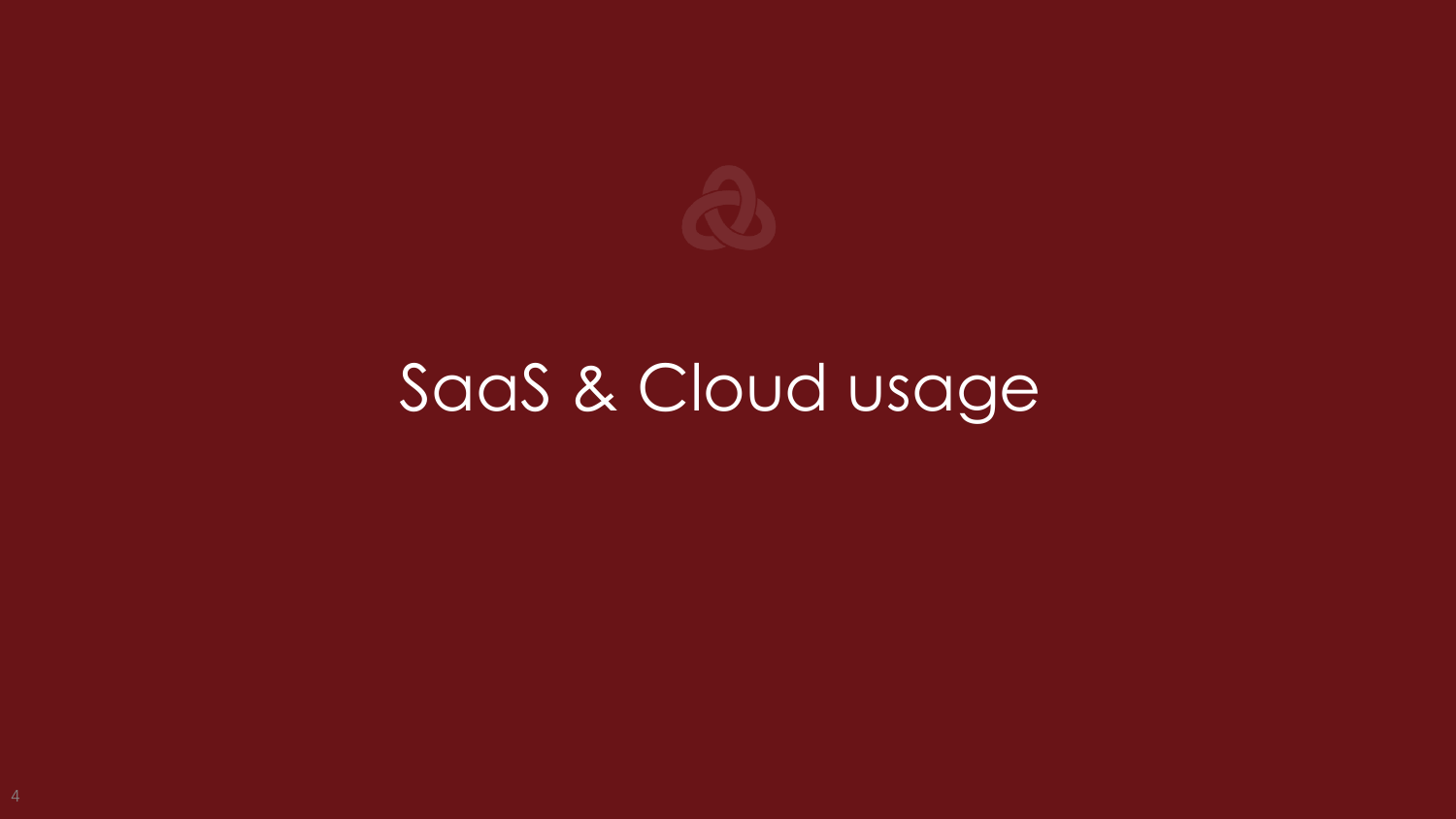## SaaS payment methods, location, and type of payments

Half of organizations' software services are paid for as a subscription, the location of software services and apps are split relatively down the middle between Cloud and on-premise, and companies that pay for software services/apps on subscription are split on annual vs. monthly payments.

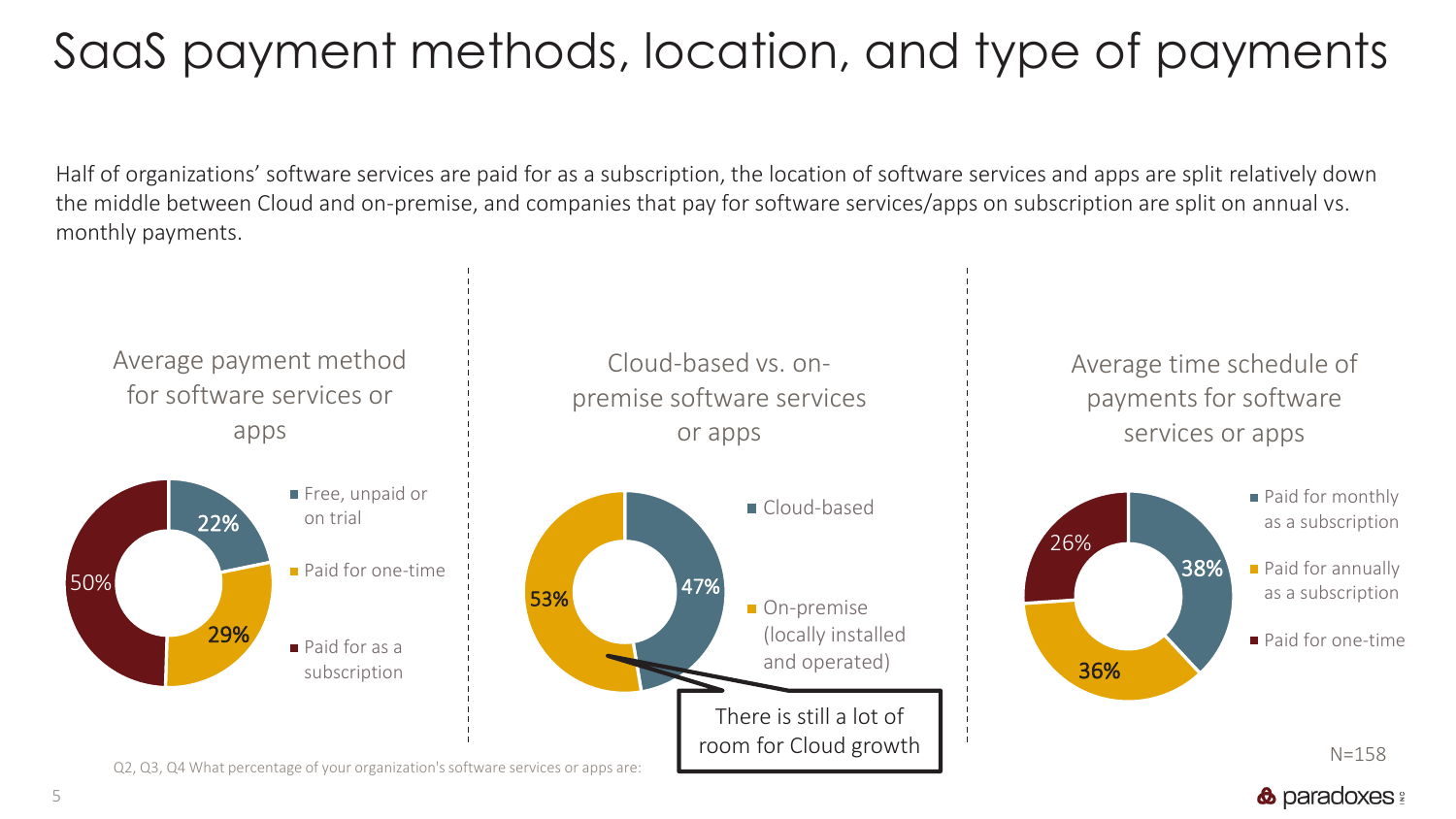### Types of SaaS apps used

Email and accounting & finance software are the most common SaaS apps to which organizations subscribe. Software to support internal processes and increase efficiency is more commonly used than externally focused software services or apps.

#### Categories of software services or apps organizations currently subscribe to

If you sell these popular products, is your offering differentiated?

| Email                                 |     |                                                  |
|---------------------------------------|-----|--------------------------------------------------|
|                                       | 55% | Most common: email and accounting & finance      |
| Accounting & finance software         | 46% | software                                         |
| Web site hosting services             | 37% |                                                  |
| File sharing & storage software       | 34% | Other popular categories are mainly for internal |
| IT management software                | 34% |                                                  |
| Productivity & collaboration software | 30% | use, e.g. IT and project management              |
| Project management software           | 30% |                                                  |
| Customer support software             | 25% |                                                  |
| HR management software                | 25% |                                                  |
| Business process management software  | 24% |                                                  |
| Marketing software                    | 23% |                                                  |
| Content management software           | 22% | Most categories in the 15%-25% range are         |
| Video & communications software       | 22% | externally focused, e.g. customer support,       |
| Help desk software                    | 20% | marketing, content management, help desk, etc.   |
| Business intelligence software        | 20% |                                                  |
| CRM software                          | 17% |                                                  |
| Construction management software      | 15% |                                                  |
| Learning management software          | 12% |                                                  |
| Other                                 | 9%  |                                                  |
| Shopping cart software                | 8%  | $N = 158$                                        |

6 Q6 For what categories of software services or apps does your organization currently subscribe to? Please select all that apply.

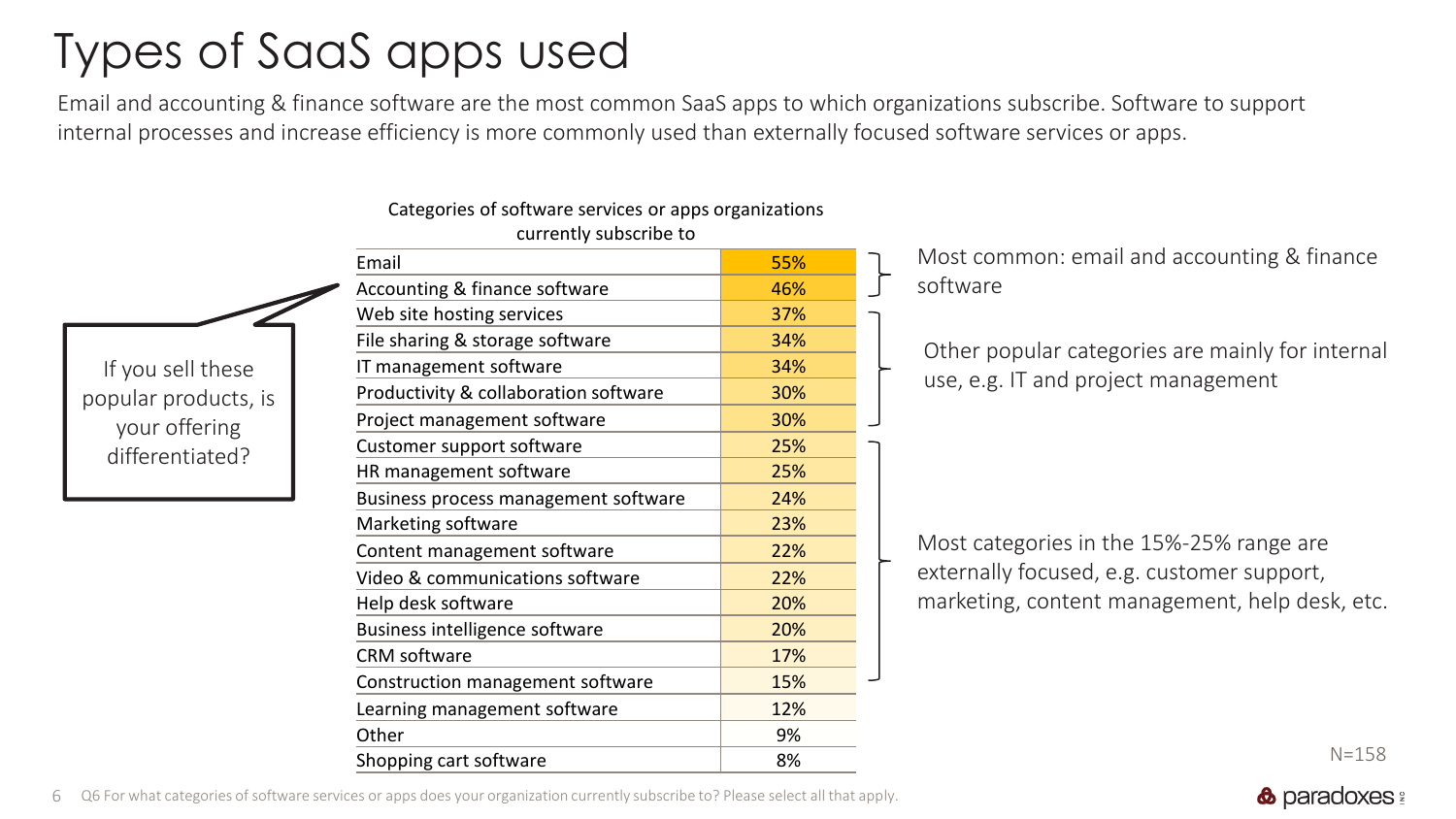### Most common productivity suites; number of SaaS apps subscribed

Office 365 and earlier versions are the most commonly used productivity suites (with 68% and 40% use respectively). The majority of organizations (68%) subscribe to 1-5 software services/apps monthly.



 $N = 158$ 

**&** paradoxes **a** 

S8 Which of the following productivity suites does your organization use? Please select all that apply. Q1 How many subscription-based software services or apps does your organization subscribe to, monthly?.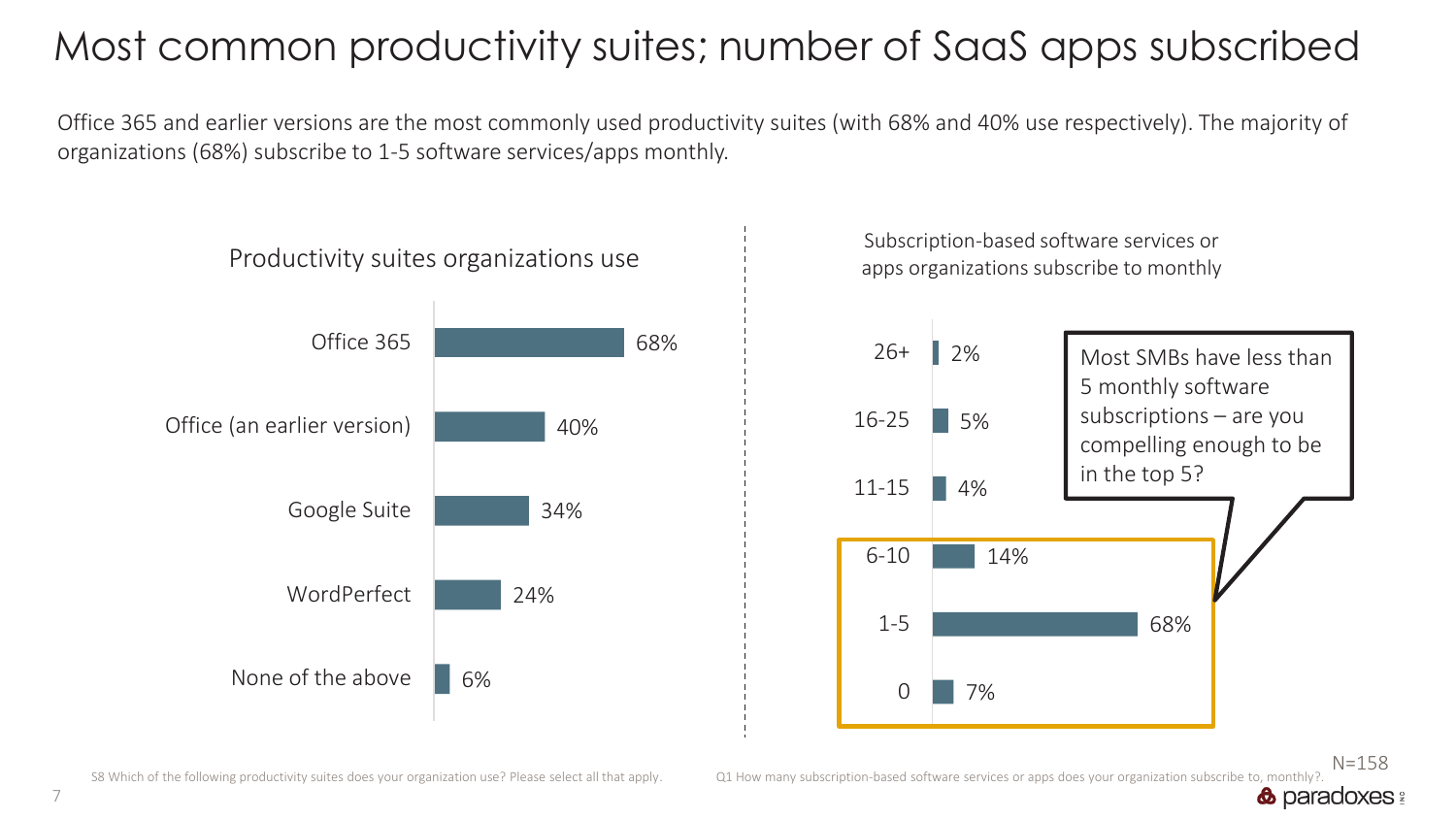### Trials and upgrades

Over half of respondents prefer a full featured one-month trial, 33% more than the next most preferred option. Almost 50% of respondents use or trial a software service for 1-3 months before upgrading to a paid version, with 82% using or trialing for 6 months or less. Only 5% of respondents never use or trial before upgrading. A special promotion is the most effective method to trigger an upgrade at 35%, followed by trial of the basic version at 25%.



for your organization?

 $N=158$ software service or app in your organization?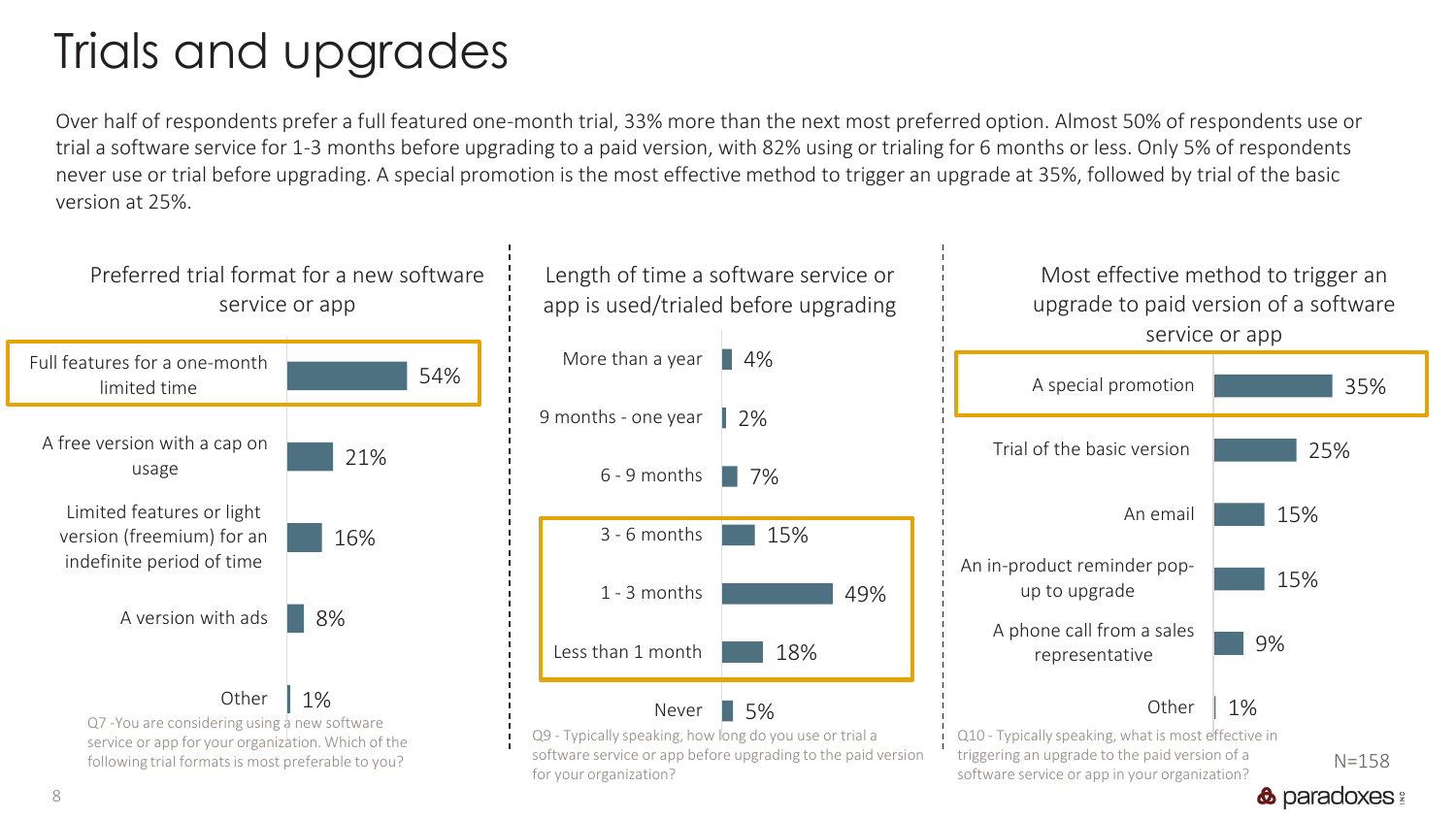

# Motivations & challenges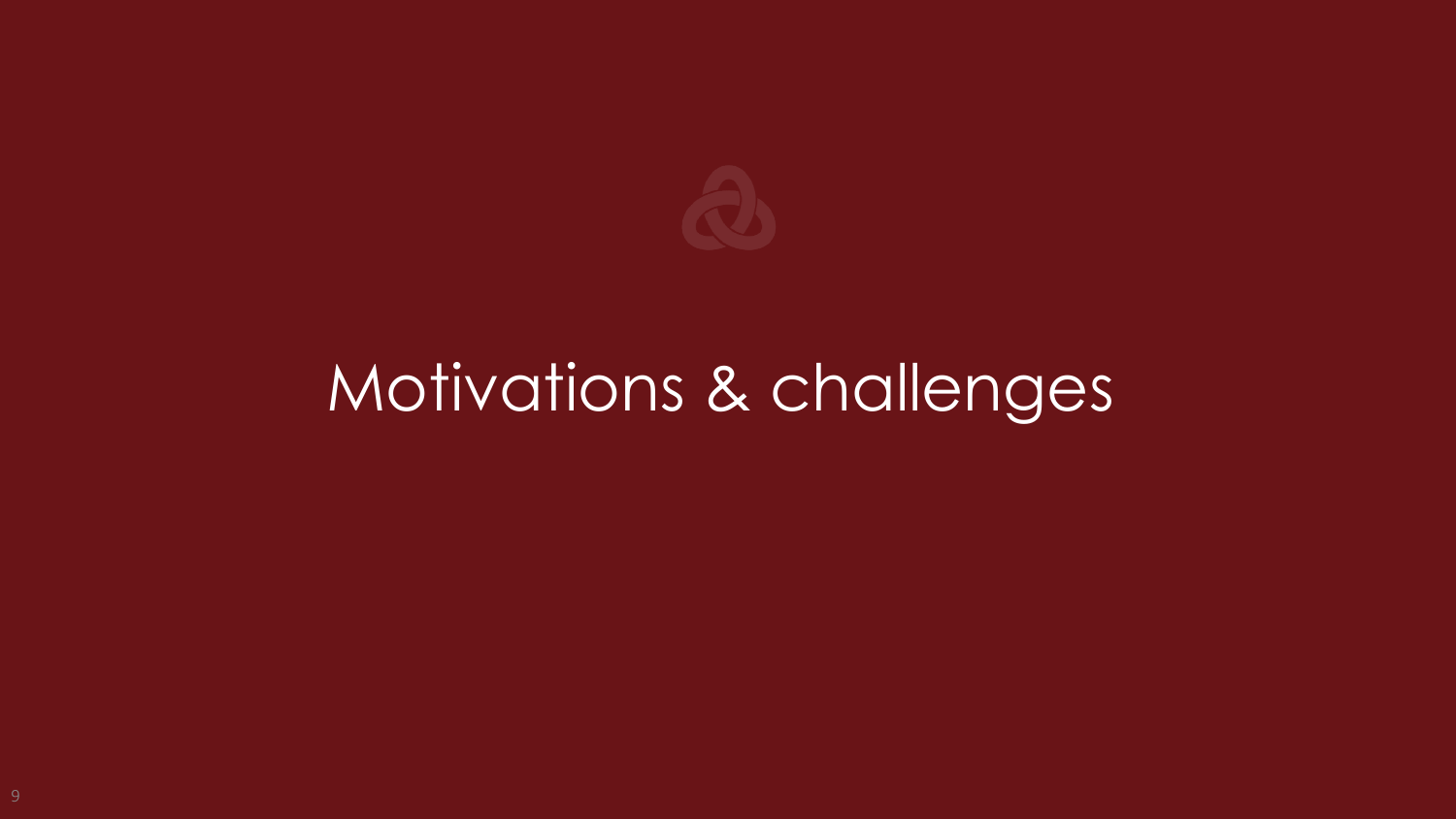## Motives for purchasing a new software service or app

Increased efficiency was ranked as the most influential motive for triggering purchase of a new software service or app. Price/cost savings and "to accomplish a specific business need" were also see as very influential. Pressure from competitors and internal challenges/frustrations were least likely to trigger a new purchase.



Most influential motives for triggering purchase of a new software service or app

Q10.1 - Please rank the following motives by their amount of influence in triggering the purchase of a new software service or app in your organization. Drag, drop, and rank up to **&** paradoxes **a** 10 five of your top choices in the adjacent box.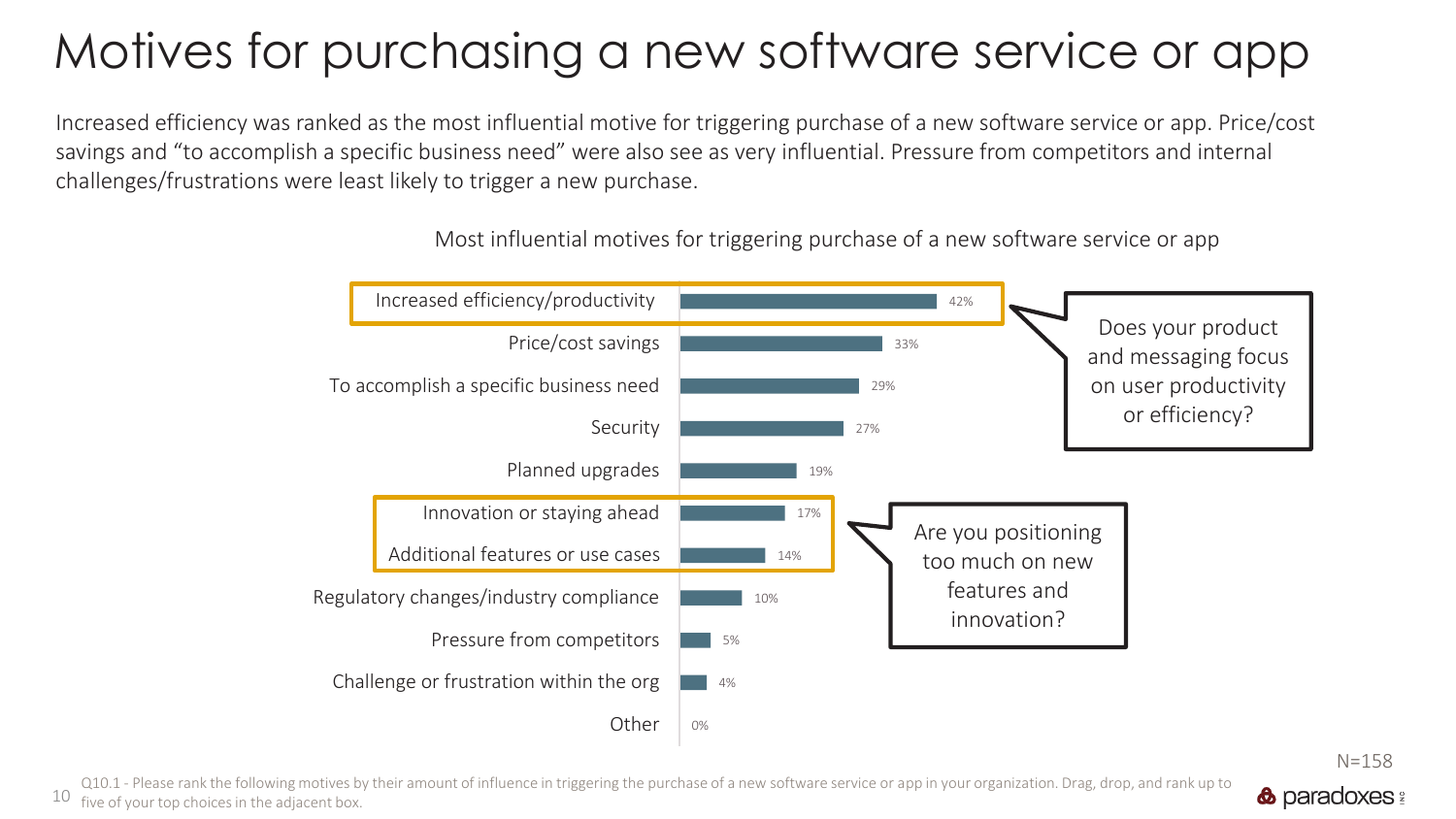### Effective adoption methods

Over half of respondents believe in-person/on-site training is one of the most effective methods to get an organization to adopt and use a software service or app. Tutorial videos and self-service training provided by the vendor were also deemed more effective than other methods.



Most effective methods for getting organization to adopt and use a software service or

 $N = 158$ **&** paradoxes **a** 

11 Q16 - Generally speaking, which methods are most effective in getting your organization to adopt and use a software service or app? Please select up to three.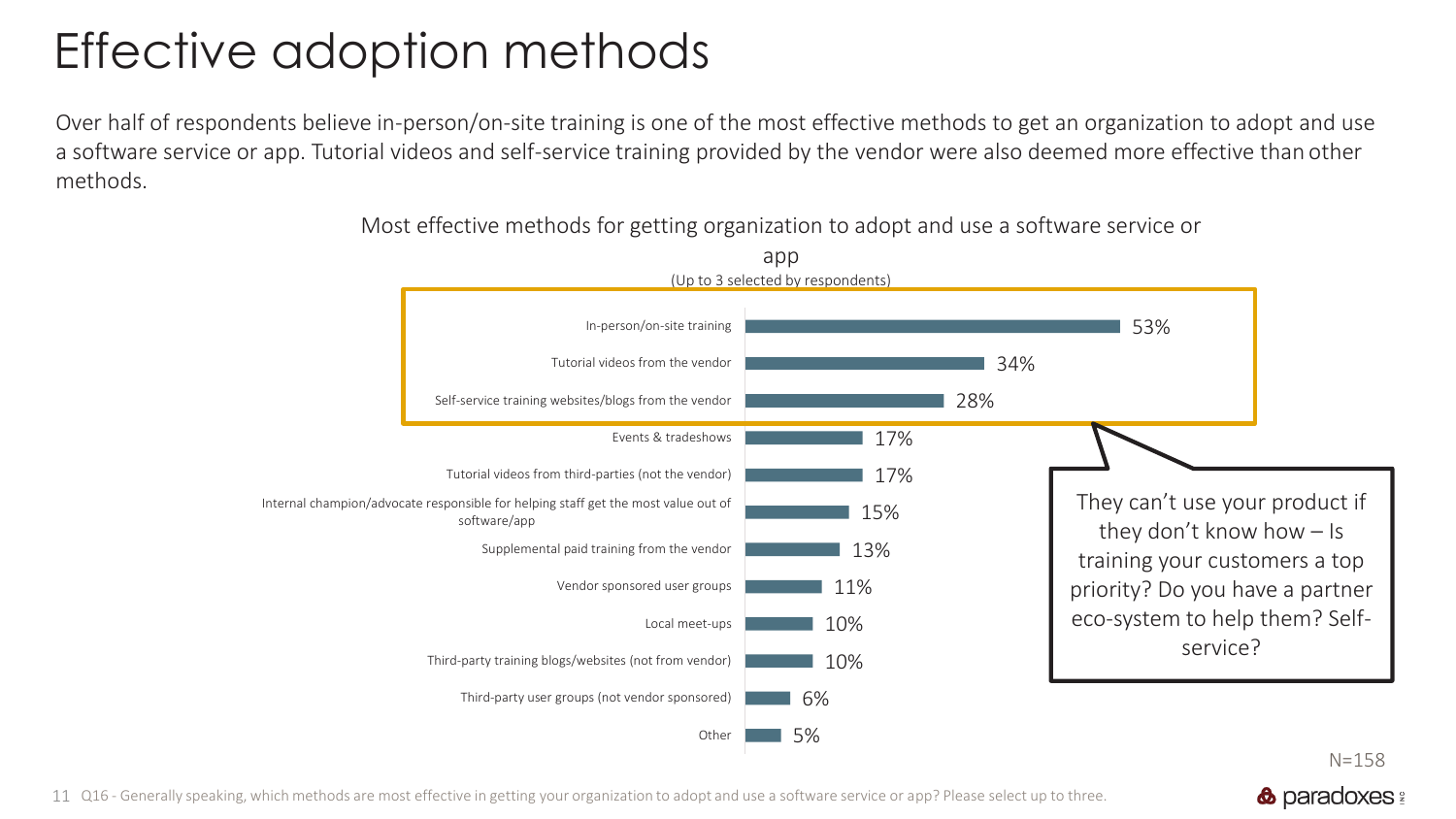### Why organizations don't get the full value out of business software

A large number of respondents mentioned a lack of training or lack of understanding as the reason they aren't getting the full value out of their business software.

Reasons respondents don't get the full value out of business software



12 Q11 - I sometimes don't get the full value out of business software because...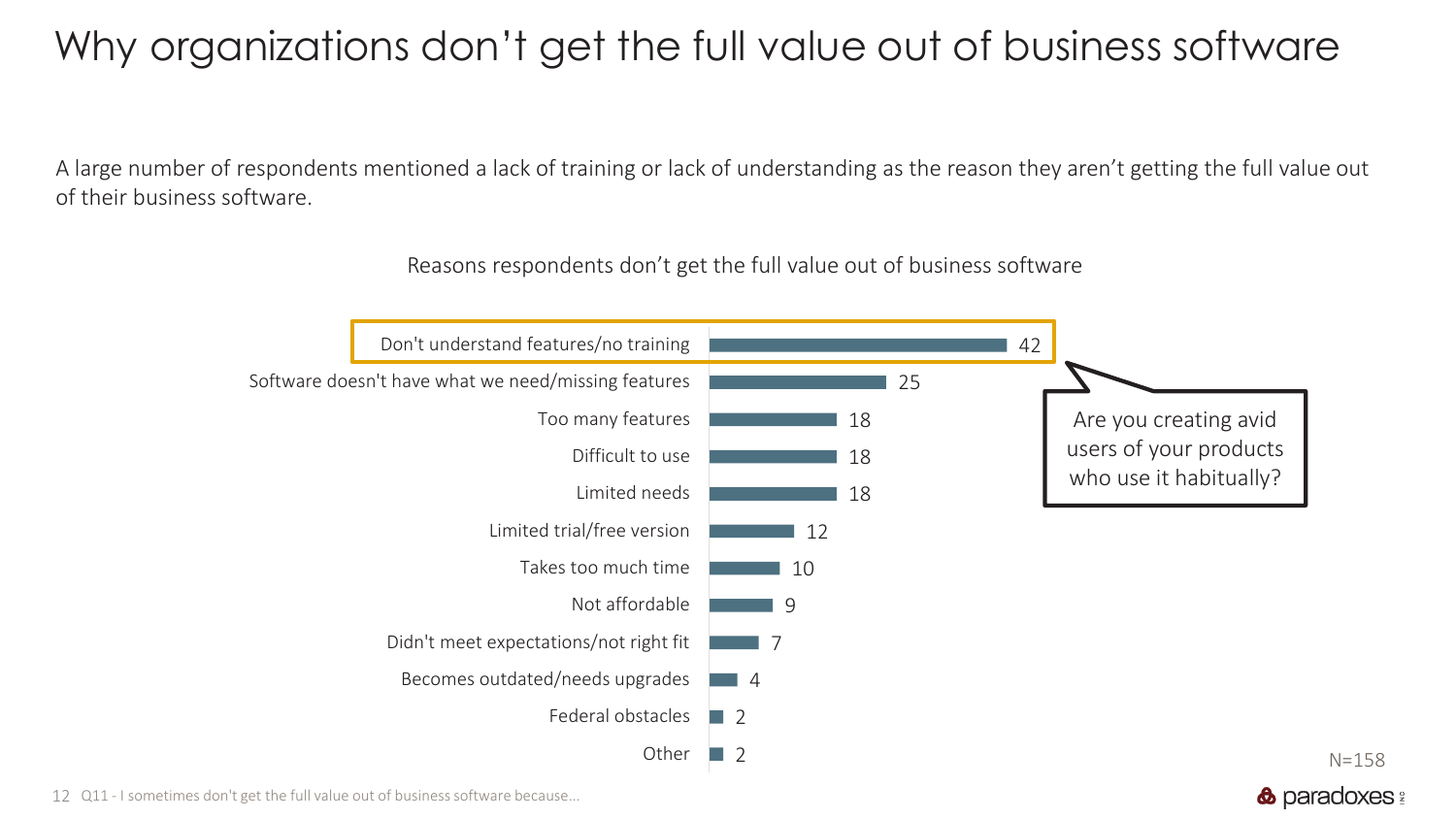### **Challenges**

Only 13% of respondents don't find learning a new software service or app challenging – the top reasons for it being challenging are that the initial experience is confusing (25%) and that there are too many features (25%).



13 Q20 - For your organization, what is typically most challenging about learning a new software service or app?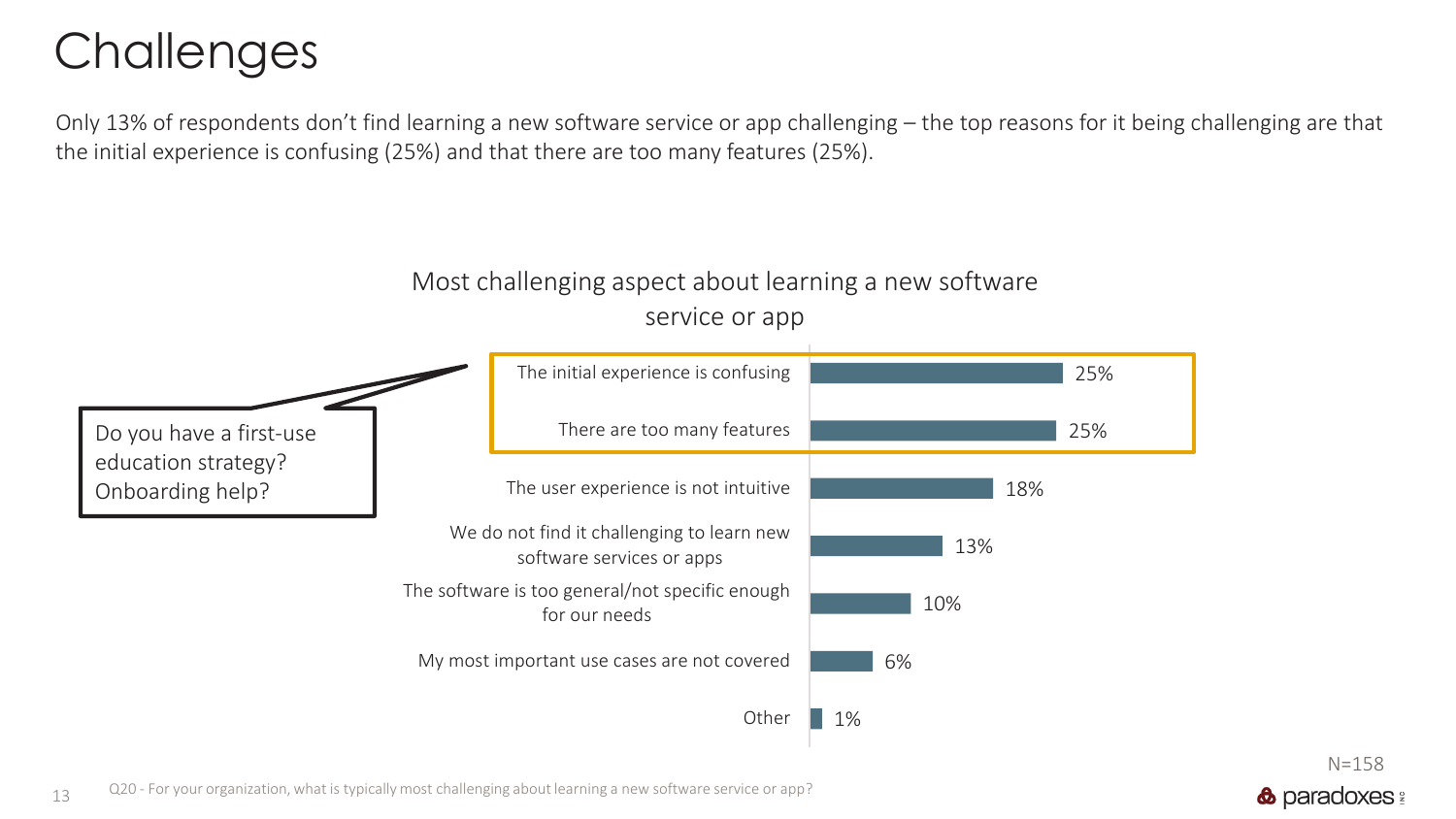

# Demographics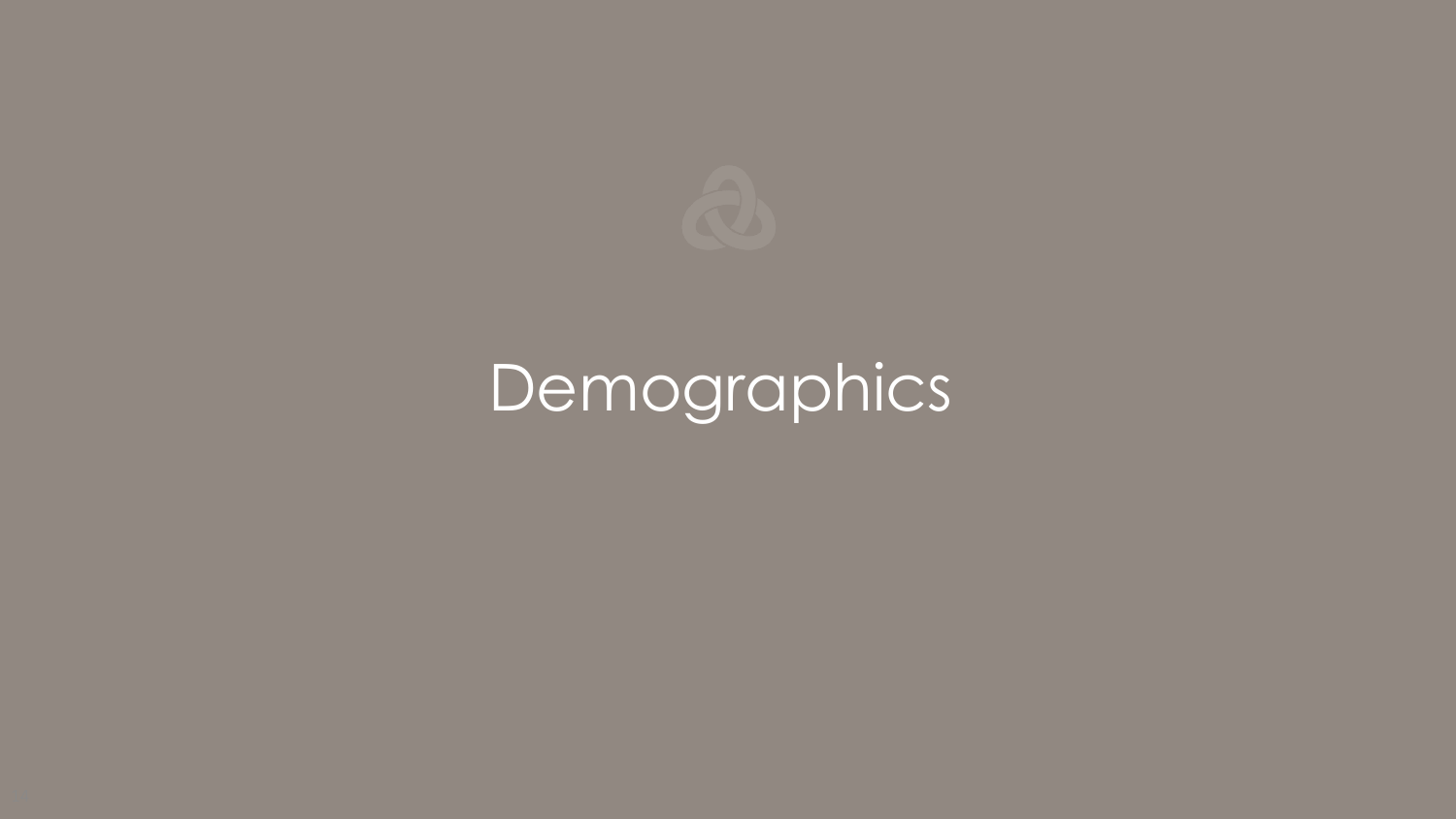### Respondent demographics

A majority of respondents (43%) are C-level employees at their organization. All respondents are either final decision makers or heavily involved in the selection process for IT/software services and apps.



 $N=158$ **&** paradoxes **a**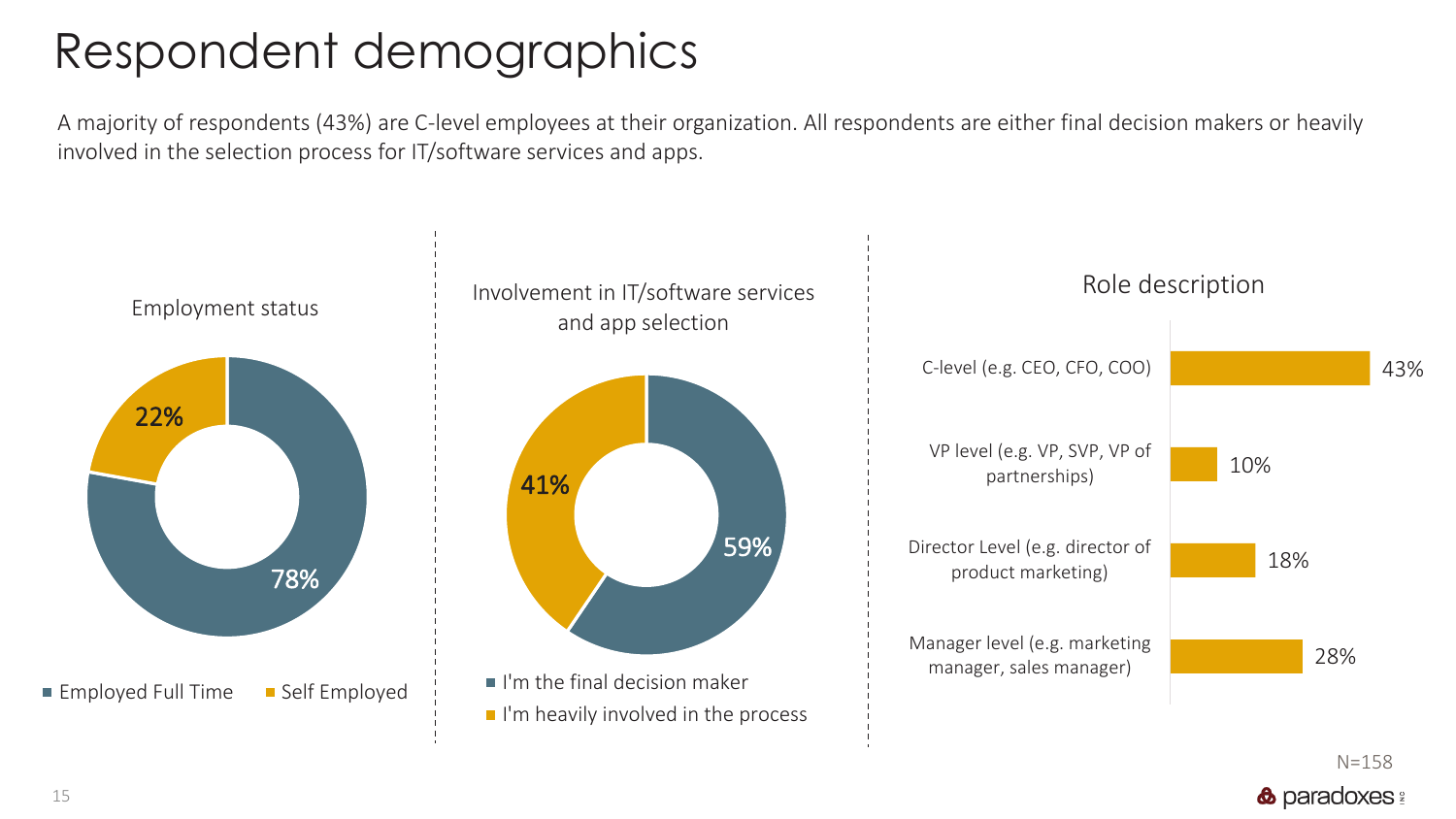## Organization demographics

Almost half (49%) of respondent organizations have annual revenue under \$5 million, and 84% have annual revenue under \$50 million. Most respondent organizations (84%) have 100 or less employees. While the sample is relatively spread across industries, top represented industries include construction (13%), retail (11%), technology/IT services/consulting (11%), and manufacturing (10%).





#### Organization industry

| u Adilitation niadoti y     |     |  |
|-----------------------------|-----|--|
| Construction                | 13% |  |
| Retail                      | 11% |  |
| Technology/IT               | 11% |  |
| Services/Consulting         |     |  |
| Manufacturing               | 10% |  |
| IT service provider         | 6%  |  |
| Finance/Banking             | 5%  |  |
| Healthcare                  | 5%  |  |
| Hospitality                 | 5%  |  |
| Accounting                  | 4%  |  |
| Real Estate                 | 4%  |  |
| Technology/IT Software      | 4%  |  |
| Development                 |     |  |
| Insurance                   | 3%  |  |
| Engineering/Architecture    | 3%  |  |
| Entertainment               | 3%  |  |
| Telecommunications          | 3%  |  |
| Aerospace                   | 2%  |  |
| Trade Services              | 2%  |  |
| Transportation              | 2%  |  |
| Wholesale/Distribution      | 2%  |  |
| Agriculture/Forest/Fishing  | 1%  |  |
| Information/data processing | 1%  |  |
| Legal                       | 1%  |  |
| Media                       | 1%  |  |
| Utilities                   | 1%  |  |

S2 Approximately how many employees does your

16 organization have?

 $N=158$  **& paradoxes** 

S5 Approximately what is your organization annual revenue?